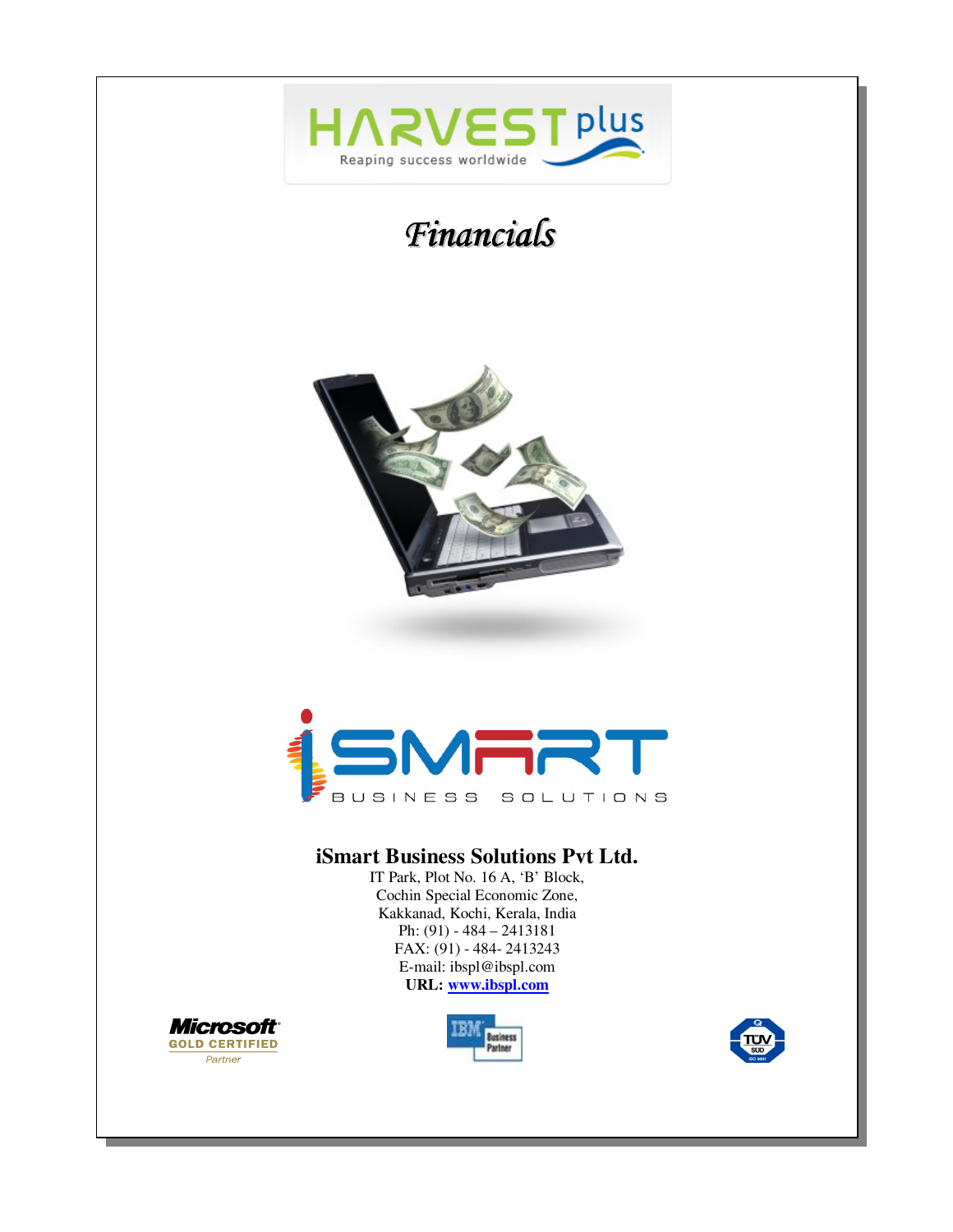

# Index





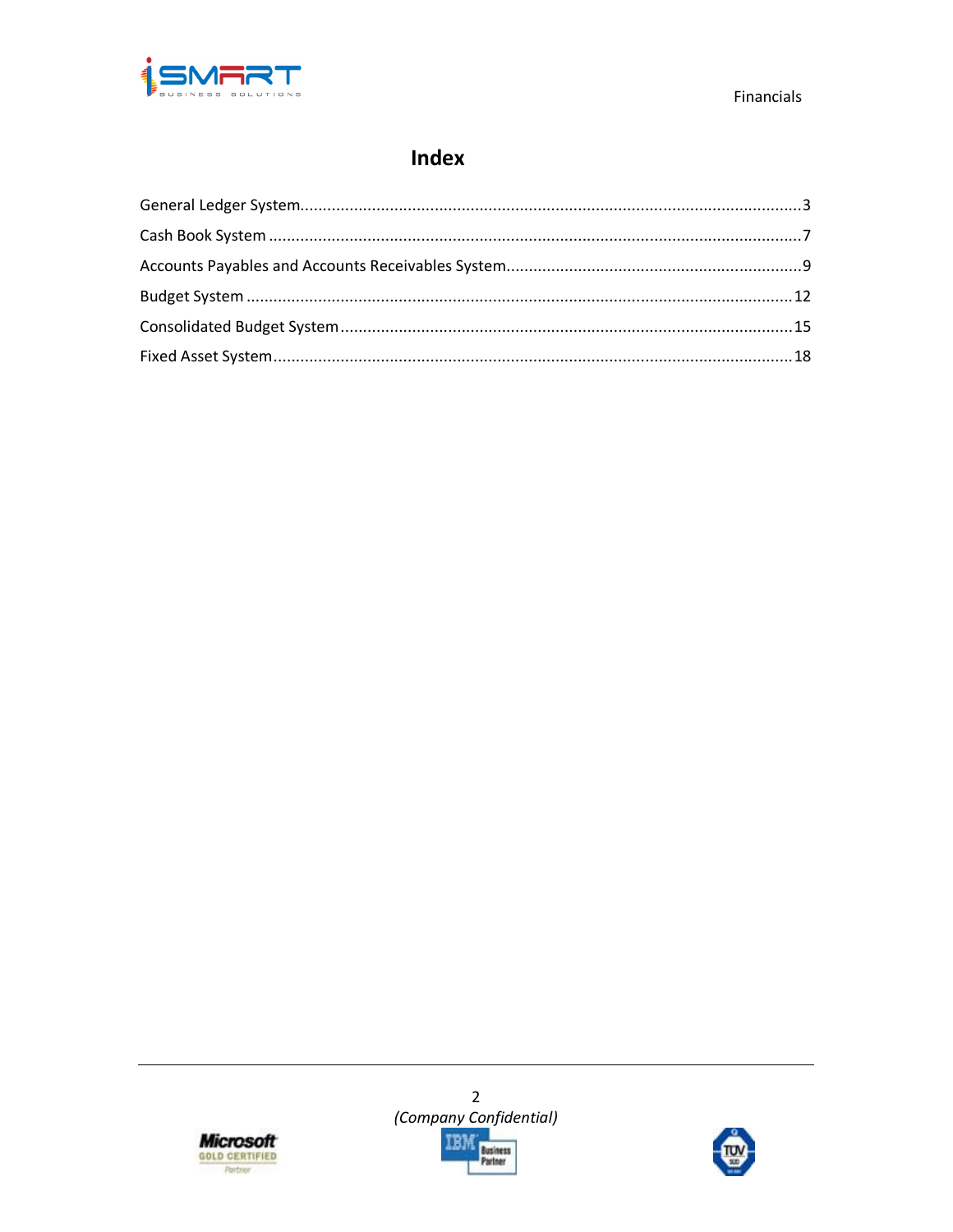

# **General Ledger System**

TheHARVEST plus General Ledger System is designed to take care of all the accounting needs of the organization.

Through this system, you can define the account groups and accounts. Similar types of accounts can be grouped under a single account group. The system allows you to enter opening balance of the accounts and you can also define the default analysis types and analysis codes of the accounts. The settings for the account initialization and account initialization process can be done. Unlimited number of books can be created and you can also define various journal batches for the books. The system allows you to define the general narrations, account narrations and sanctioning authorities. You can define the fiscal periods though this system. Foreign exchange calculation can also be done through this system.

The journal vouchers can be entered and you have also the provision for voucher sanctioning and voucher cancellation. The system also allows the batchwise sanctioning of the vouchers. Reverse and recurring templates can be generated. The operating period and fiscal period can be closed after entering all the transactions with in those periods. You can also make the necessary settings required for the system to function smoothly. You can change the process date and back processing is also allowed.





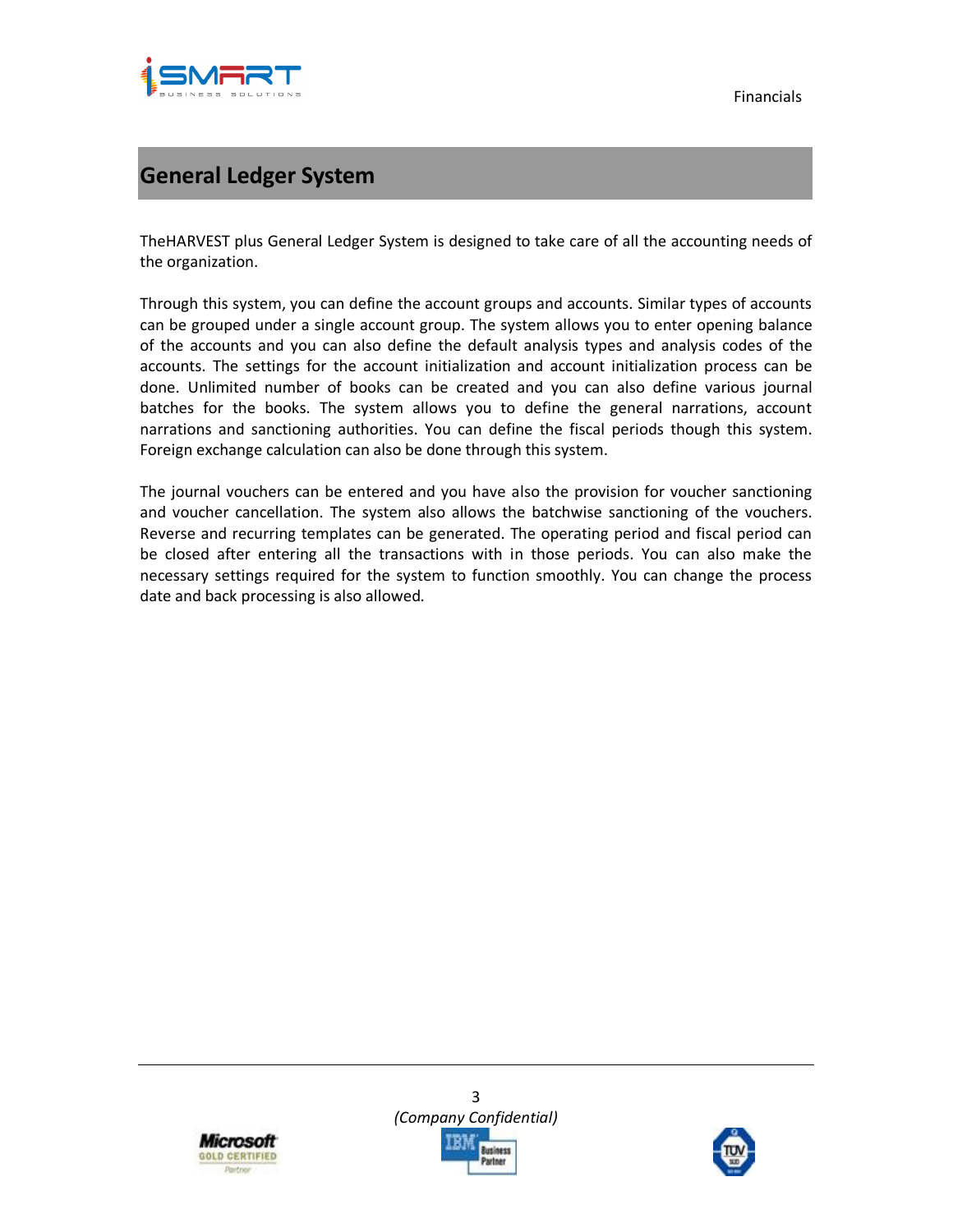

### **Main Features of General Ledger System**

This system allows you to maintain accounts, general ledgers and journal vouchers related to business transactions. The major features of this system are described below:

- 1. **Chart of Accounts:** This section contains options, which help in defining various account groups and accounts. Similar accounts are grouped under a single account group. Several account groups can be grouped under a parent group.
	- The *Account Groups* screen is used to define such account groups under the parent account group. Predefined root level account grouping for Asset, Liability, Income and Expenditure is possible.
	- The **Account** screen is used to define the accounts under the account groups. All financial transactions are recorded in an account and all other systems of HARVEST plus are linked to the *General Ledger System* through an account created here.
	- Multiple levels of account groups in tree structure can be maintained using this system. Each account head can be mapped to any of these account groups, in this system.
- 2. **Accounting Locations:** Accounting locations are administrative units of the company where account statements are prepared.
	- The *Definition* screen is used to define such accounting locations.
	- The *Administrative Unit Mapping* screen is used to tag the accounting units to one or many administrative units. It is mandatory that all the administrative units must be tagged to one accounting unit.
	- The accounts defined through *Account* screen can be tagged to multiple accounting locations. The chart of accounts can be filtered based on the accounting locations.
- 3. **Opening Balance:** This section allows you to enter the opening balance details of accounts and analysis codes. The opening balance of a particular account can be distributed to different analysis type and analysis code based on the end user needs.
- 4. **Analysis Code:** Analysis of various expenditures based on multi dimension analysis types and analysis codes is possible.



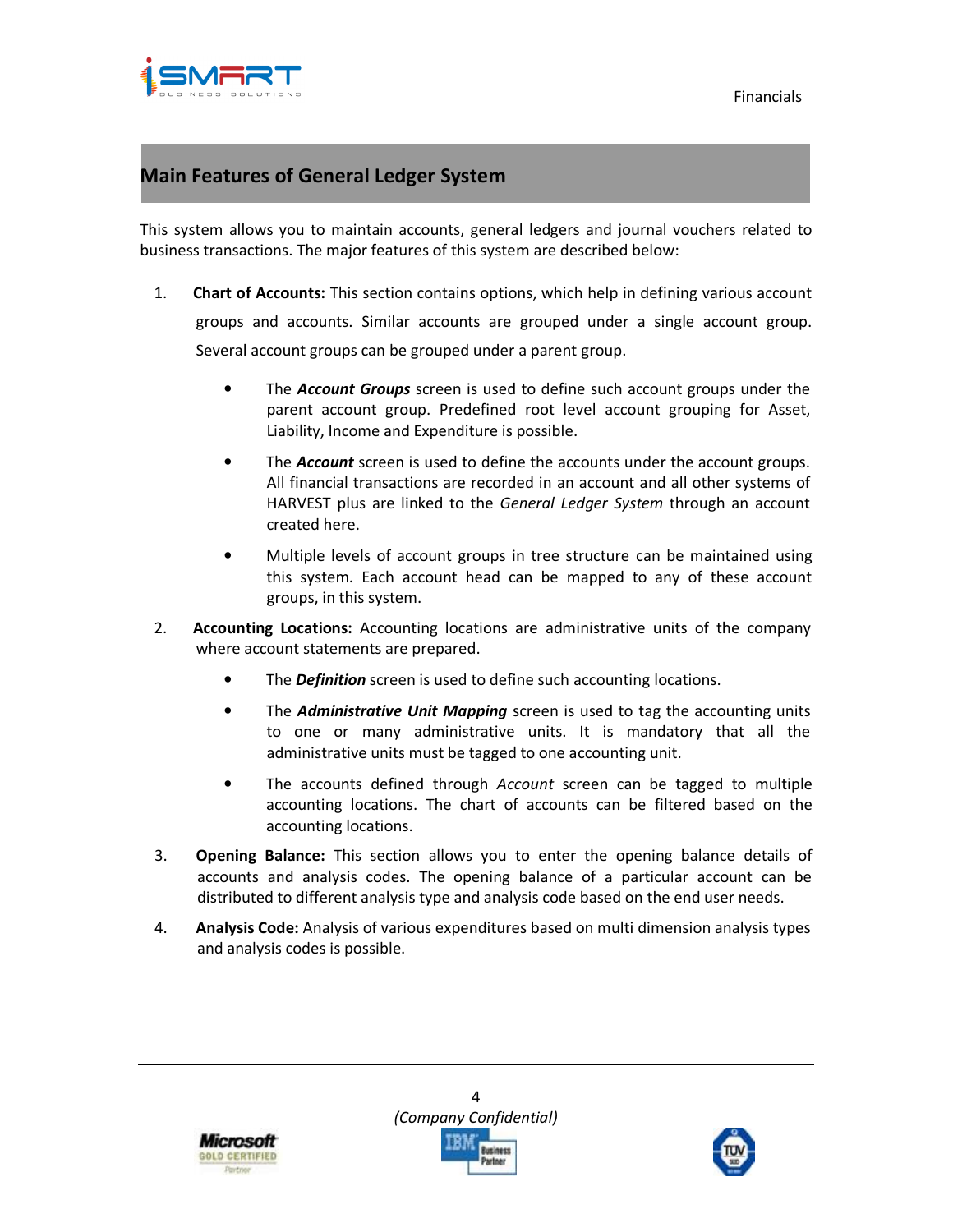

- 5. **Distribution:** Distribution of account is the process in which the balance amount of an account is distributed among various other accounts. You can specify the accounts from which the balance amount are to be distributed and the percentage in which these accounts are to be distributed to other accounts through *General Charges Distribution Setting* screen. This system facilitates automatic distribution of amounts based of various user defined distribution criteria.
- 6. **Account Initialization:** Account Initialization is the process through which the balance amount of an account is initialized to zero. This section contains options that help you to define the necessary settings required for account initialization.
	- The *Initialization of Accounts* screen is used to define various account initialization settings. You can specify the accounts that are to be initialized and the frequency in which these accounts are to be initialized. You can also specify the accounts to transfer the balance amount of the account to be initialized.
	- The *Initialization Priority* screen is used to set the priority for the account initialization settings defined. The settings having the highest priority will be considered first, while initializing the accounts through Process > Initialization of Accounts and the accounts will be initialized accordingly.
- 7. **Inter Unit Accounting:** This screen is used to make the necessary settings required for posting the journal entry automatically, in the case of inter location transactions. Based on the accounting location selected, all the accounting locations will be populated in grid other than the selected accounting location, and the account can be tagged to the corresponding accounting units. This system is capable for auto inter accounting transfer and posting.
- 8. **Book:** Documents are books of accounts in which transactions of an account is maintained. The *Book* screen is used to define such documents. You can set the default currency, balancing account, backlog allowed days and default report format of the books through this option.
- 9. **Cost Allocation:** Allocation of cost into various user-defined analysis heads and the consolidations.
- 10. **Journal Voucher Template:** You can define journal voucher templates for common journals.
	- **Reversal / Recurring of Journals:** You can create recurring template for the recurring transactions and also a reverse journal template, if you want to make a reverse journal entry.
	- Provision to post journals atomically based on the frequency defined.
- 11. **Journal Batch:** It is possible to define various journal groups within a journal batch. The





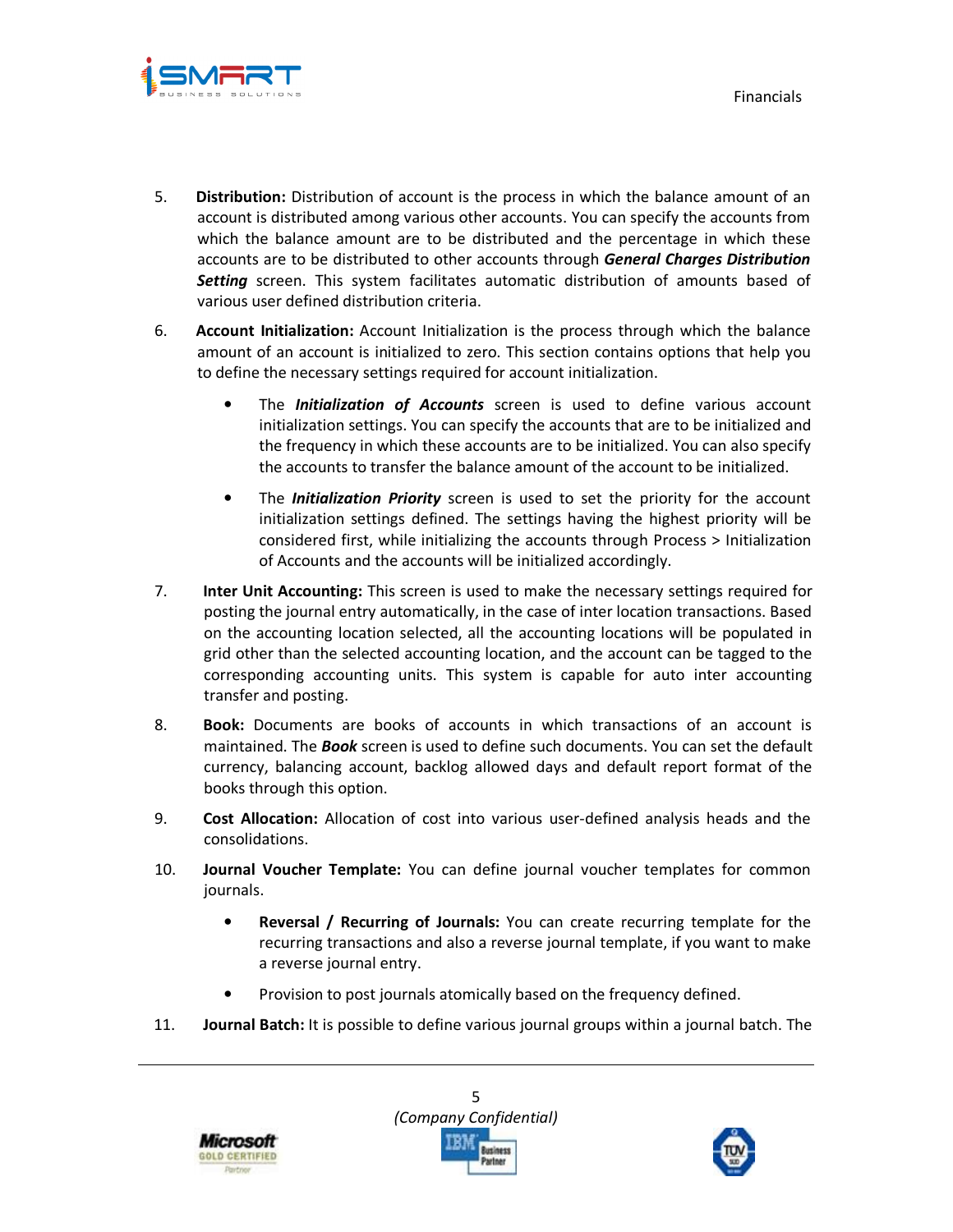

purpose is to sanctions multiple journals as a batch. There will be provision to route the journal batches through approval workflow, and it will allow sanctioning the journal batches in multiple levels.

- 12. **Multiple Financial Periods:** Multiple financial periods and prior periods can remain open, even when operating a new period.
- 13. **Fiscal Period & Operating Period Closing:** You can close the fiscal period and operating period either by user intervention or by system.
- 14. **Data Transfer/Receive:** Provision to transfer/receive data from external data sources. This is to facilitate consolidation of accounts from various sites at Corporate and Head Office Levels.
- 15. **Report Generation:** Various types of checklists and reports can be generated. Apart from the general reports, various significant reports are incorporated to monitor the expenditures of the company, such as Trial Balance Exploitation, Multi Dimension Analysis report, Actual Vs Budget. You can view location wise and consolidated details in the reports.



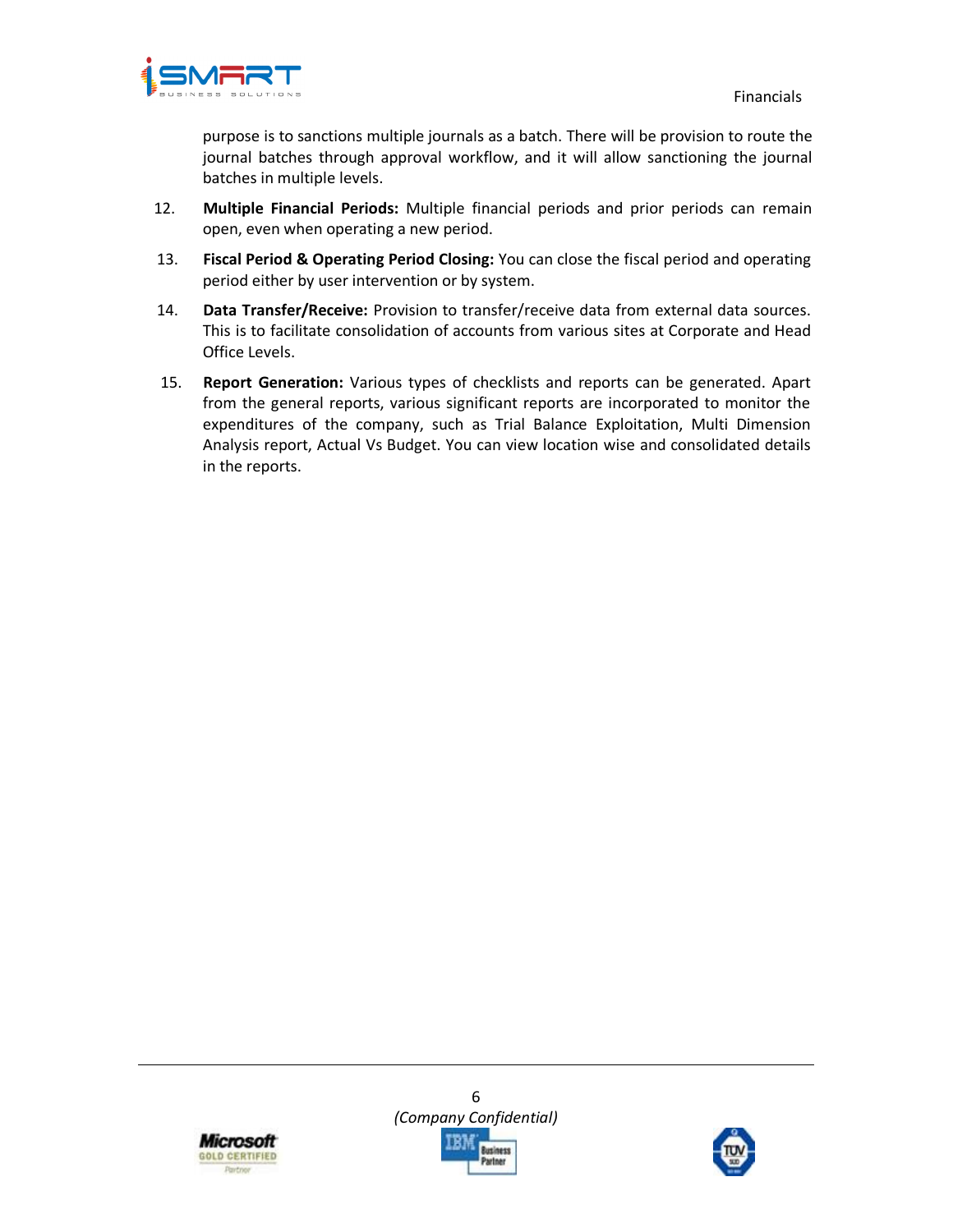

### **Cash Book System**

The HARVEST plus Cash Book System is designed for handling all the cash and bank related activities of the finance department. The Cash Book system forms the part of the financial accounting system. The Cash Book system is integrated with General Ledger system and all the transactions will be posted to the General Ledger.

The Cash Book system has the facility to prepare any number of cash and bank accounts. You can define the cheque series used for different transactions corresponding to the selected bank book. The denominations of the currency corresponding to the selected cash book can also be defined through this option. You can also define the exchange rate of the currencies corresponding to the specified date. The system allows you to define the standard narrations, and the sanctioning authorities.

The cash, bank and contra voucher can be entered and you also have provision for voucher sanctioning and voucher cancellation. The system also allows cheque allocation and cheque reallocation corresponding to the bank books. Special feature of the Cash Book system is that user can define templates such as standard or recurring template for cash and bank voucher. Bank reconciliation process can be done through this system. This system has provision for entering past cheques. The Cash Book system has the provision for cheque printing and bank transfer letter printing. The Cash Book system can integrate with online corporate banking system, if required.

The HARVEST plus Cash Book system will integrate and work closely with the *General Ledger*  system and *Common Functional Administration (CFN)*.





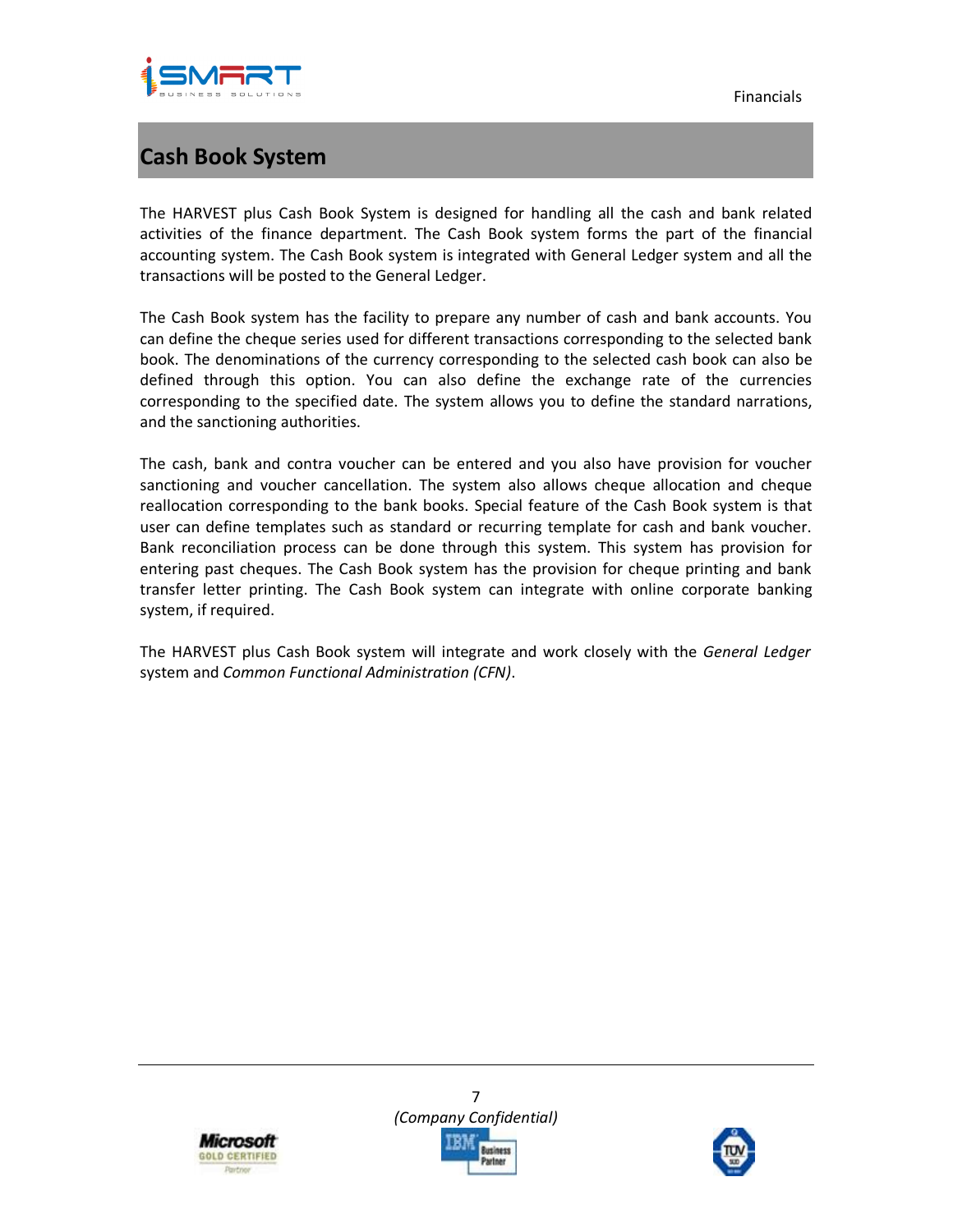

### **Main Features of Cash Book System**

The cash and bank related activities of the organization can be maintained using this system.

The main features of this system are listed below:

- 1. Cash book system forms the part of the financial accounting system.
- 2. Books are documents in which transactions of an account is maintained. The *Book* option is used for defining cash and bank books of the company. Any number of cash and bank books can be defined using this option.
- 3. The *Cheque Series* screen is used to define the details of cheques that are available for the selected book.
- 4. Standard narration is a predefined description or comment regarding transactions that occur frequently in course of accounting. The *Standard Narration* option helps to save time besides keeping away with typing errors.
- 5. This system will allow defining the approval criteria based on the amount ranges and authorization.
- 6. You can print cheques and bank transfer notes through this system.
- 7. There is provision to notify/trigger concerned users based on business rules using the notification pop up message features.
- 8. Bank wise cheque series numbers can be maintained in this system.
- 9. Book wise denomination balance is maintained for the cash book.
- 10. Past cheque details can be entered which are significant at the time of commencement of the implementation.
- 11. Multiple accounting locations can be maintained.
- 12. Online cash book balance is available at the time of voucher preparation and sanctioning.
- 13. Allocation and reallocation of cheque numbers is possible in this system.
- 14. Provision to capture the post dated cheque(PDC) details related to book.
- 15. User defined rounding is possible for cash and bank books.
- 16. It is possible to enter vouchers transactions in home currency and foreign currency (multi currency feature).
- 17. Cash flow reports are provided in this system.
- 18. Foreign exchange revaluation is supported.





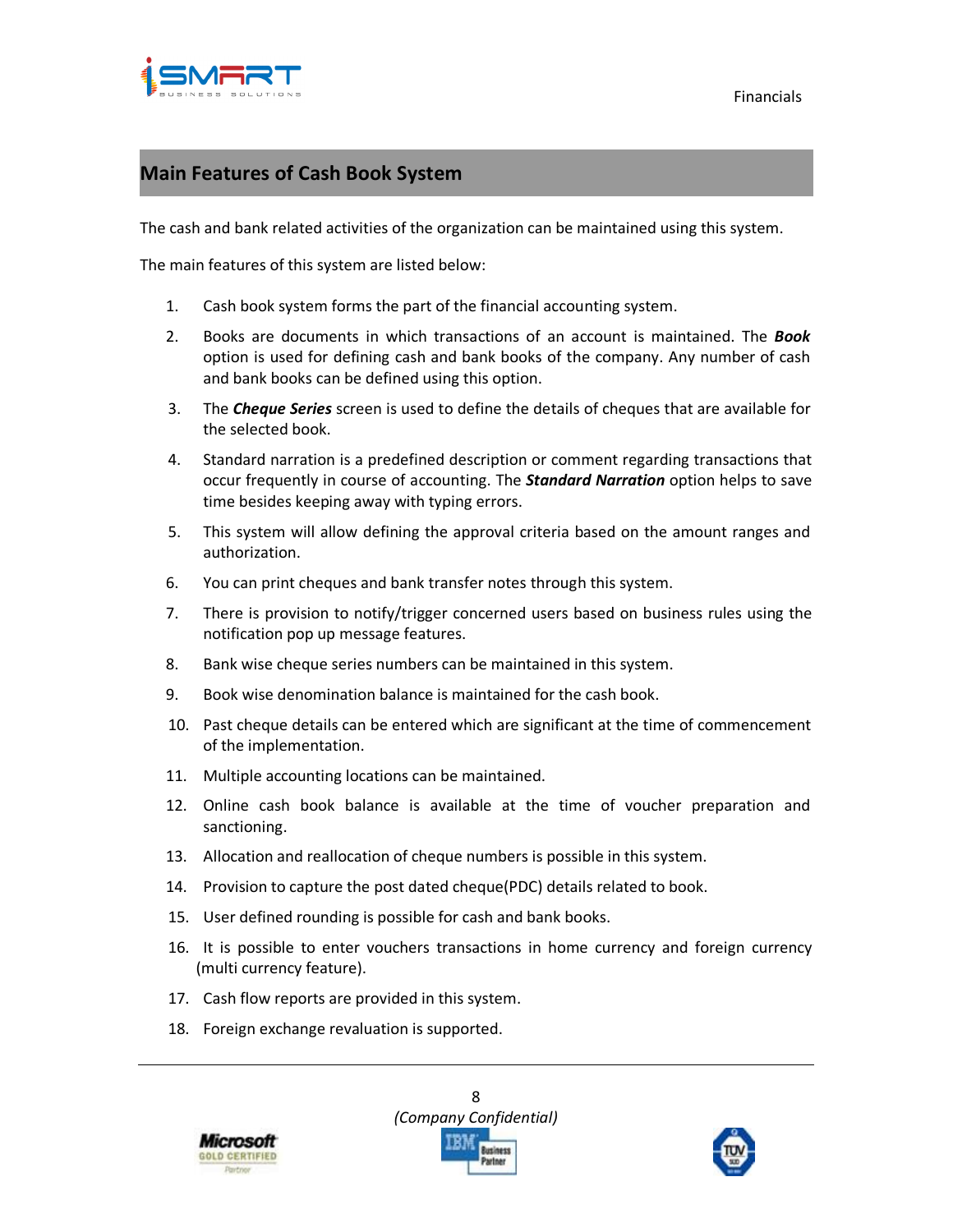



### **Accounts Payables and Accounts Receivables System**

The HARVEST plus Accounts Payables and Accounts Receivables system is designed to customize the activities related to the Payables and Receivables of the Company. The APAR system will be installed in Head Office and Units to take care of various Payable and Receivable transactions. At Head Office level, the APAR system will be integrated with Purchase, Department Contract, Warehouse, Sales and General Ledger systems. At the unit level, the APAR system will be integrated with Out-grower, Stores and General Ledger systems. System will have the provision to define the document categories, discount brackets, payment / retention schedules, scheduled payment to be made to the parties etc.

You can categorize the documents related to the payments and receivables transactions done in this system. It is possible to schedule the payments such as rent, insurance etc which is to be made periodically. The details discounts to be given to the suppliers or customers, details of the payments and retentions, etc. can also be defined through this system.

The details of payable invoices and receivable invoices can be entered, sanctioned and cancelled through this system. Payment Advice Notes can be generated for matured and immatured invoices. Payment can be made against advance payment requests and Pan generated. Details of receipts and credit debit notes can be entered. Adjustments / Clearing of bills can be performed through this system. You can also make the necessary settings required for the system to function smoothly. You can also enter the opening balance details of receivables, payables and VAT.





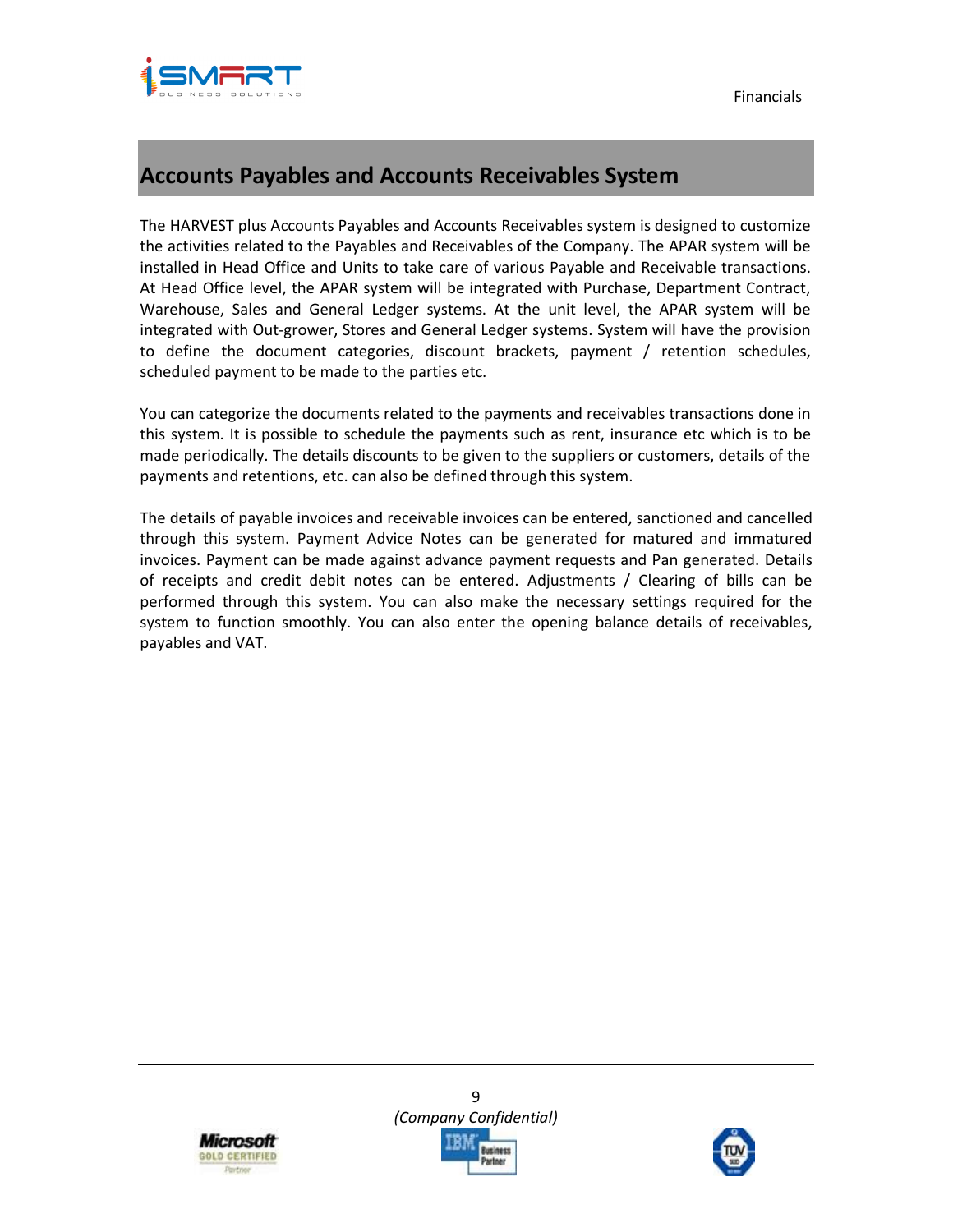Financials



### **Main Features of Accounts Payables and Accounts Receivables System**

The Accounts Payables and Accounts Receivables system is designed to customize the activities related to the payables and receivables of the company. The AP/AR system will be installed in Head Office and Units to take care of various payable and receivable, credit note and debit note transactions.

The main features in this system are:

- 1. All type of documents used in APAR system, such as debit notes, credit notes, payables and receivables are defined through the *Document Category* screen. All the particulars relevant to documents, such as whether sanctioning required, whether direct entry is possible etc., are also defined along with each document category.
- 2. Certain payments such as rent, insurance etc are to be made periodically. The *Scheduled Payments* screen is used to define such periodic payments to be made to the specified party. You can also define the period with in which payments are to be made and the frequency of payment. The details of accounts to which payments are to be done and the details of additional charges occurred for this scheduled payments can also be entered through this screen.
- 3. Provision to define the discount bracket for payable and receivable types. This facilitates in giving discount to the amounts for the payable and receivable invoices.
- 4. Opening balance for Payable and Receivable against a party can be entered. This is useful at the time of commencement of implementation.
- 5. Provision to define the Payment/Retention Schedule for various payment schedules or retention schedules. In addition to that one can define the days with in which the specified percentage of amount is to be paid or retained by the company.
- 6. This system keeps the track of the requests for advance payment to suppliers / contractors.
- 7. This system has the facility to sanction the advance payment requests.
- 8. Payable invoices are the invoices against which payment is to be made to the party. The *Payable Invoice Register* screen is used to enter the details of payable invoices received from suppliers or contractors. You can enter the invoice details, retention details, the details of account to which payment to be made, details of item for which payment is to be made, additional charges occurred for this payment etc. through this screen.
- 9. Retention percentage or amount for a particular material that the buyer wishes to retain, and pay later can be defined through this system.
- 10. This system has the facility to filter all payables bills with retention amount for a specified date and supplier / contractor.





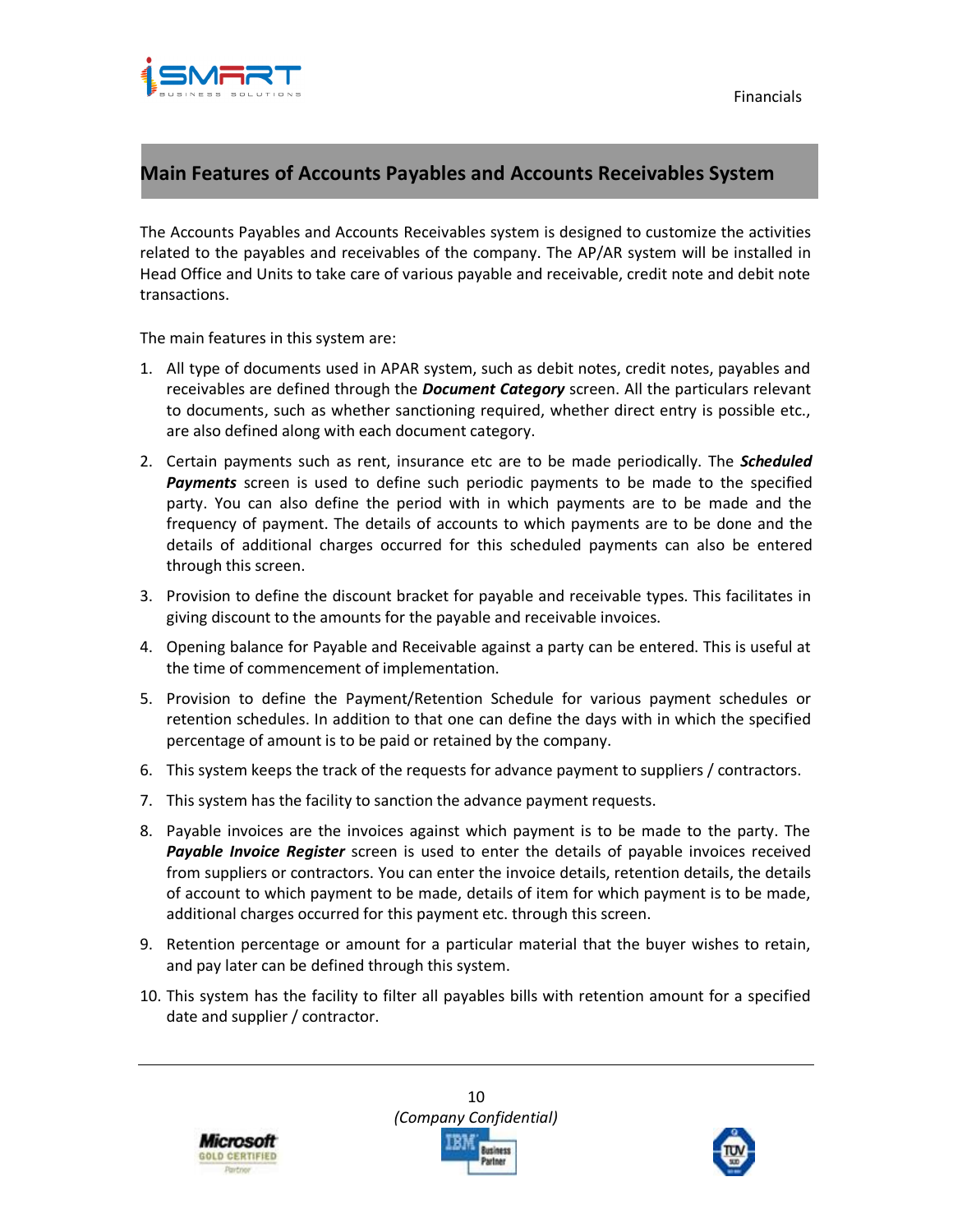

- 11. This system also has the facility to approve the retention amount of payable bills.
- 12. The *Payment Run* screen is used to list the payable invoices, advance payment requests and debit credit notes generated with in the specified period, against which the payment advice notes can be prepared.
- 13. This system has the provision to prepare a payment advice prior to releasing money to suppliers.
- 14. This system has the provision to make payments for the payment advice notes generated. Payments are always done through a payment voucher. Thus, this process creates a payment voucher.
- 15. The *Receivable Invoice Register* screen is used to enter the details of receivable invoices issued to the customers. Receivable invoices are the invoices for which amount is to be received from the party. You can enter the invoice details, retention details, the details of account to which the amount received from the party is to be posted, details of product for which amount is to be received, additional charges occurred for this payment etc through this screen.
- 16. The *Receipt Generation* screen is used to generate the receipts for the specified customer from whom amount is to be received. The receipts can be generated for the receivable invoices, credit debit notes and the retained receivable amount corresponding to the specified supplier.
- 17. This system is competent with Debit Notes and Credit Notes which are used to make amount adjustments between company and suppliers / contractors/ customers. The Debit note and Credit note can be in form of issue and receive.
- 18. The *Adjustments* functionality is introduced to facilitate the adjustments between payables and receivables of the specified party. Also the adjustment is made taken into consideration the advances paid or received from the specified party.
- 19. **Ageing Analysis** is included that lists outstanding payables and receivables, on different age periods, as on a date. The ages are user defined and can be configured as per the end user requirement.
- 20. **Report Generation:** Various reports are incorporated to analyze the payable and receivable transactions such as Party Register, Ageing Analysis, PAN Report, Payment Register, Receipt Register, Today's Outstanding etc.





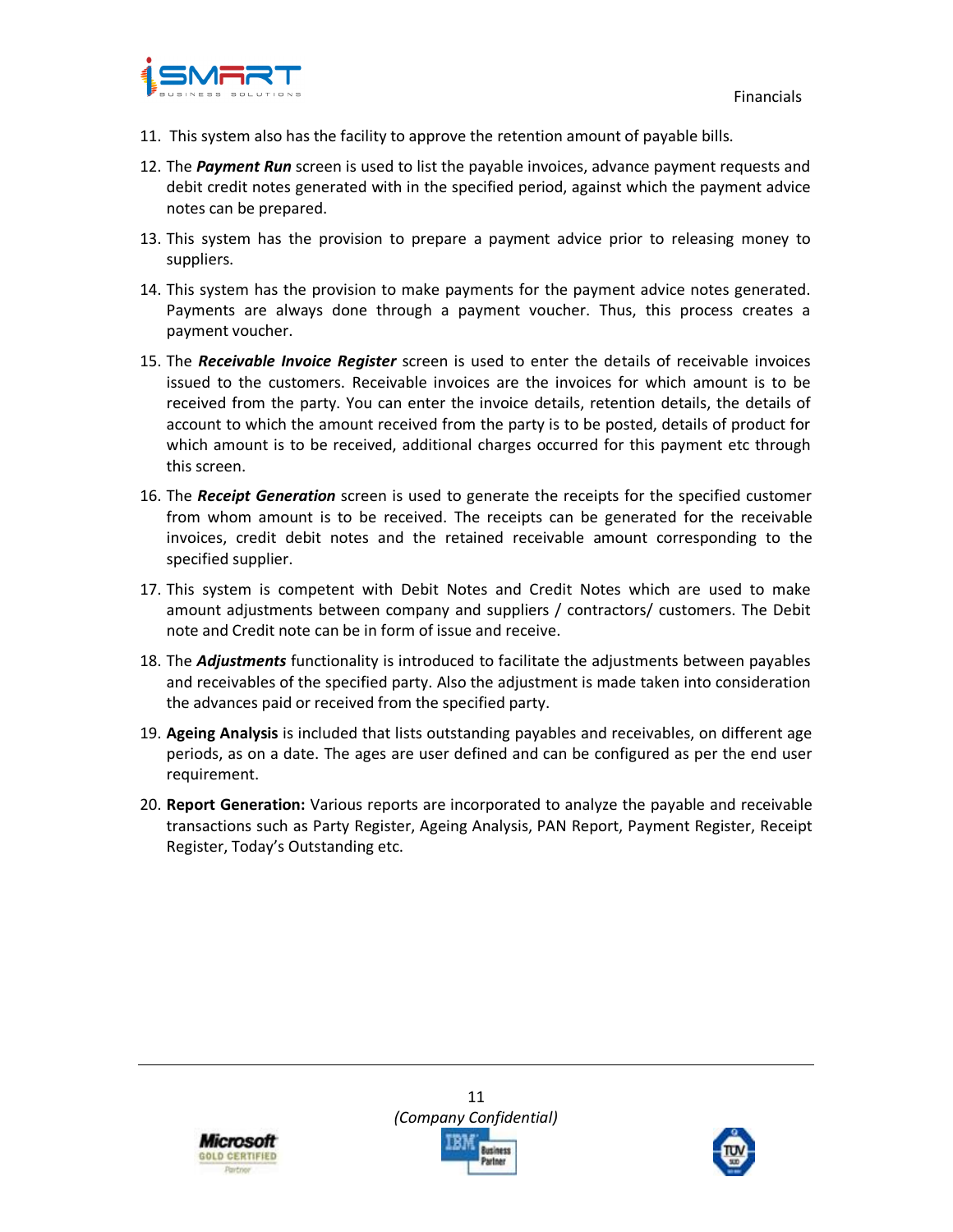

Financials

## **Budget System**

The HARVEST plus Budget System helps to prepare and maintain estimates of activities involved in an agricultural business. This system allows the user to estimate all expenditures and incomes in terms of three elements - Man, Material and Money.

This system covers the budget preparation processes of plantations, factories and other operational units. Budget preparation includes the estimation of production targets, estimation of production cost and processing cost (direct and indirect) and computation of unit cost price (cost of production). This module will be implemented at the units and will be integrated to the consolidated budget system implemented at the head office.





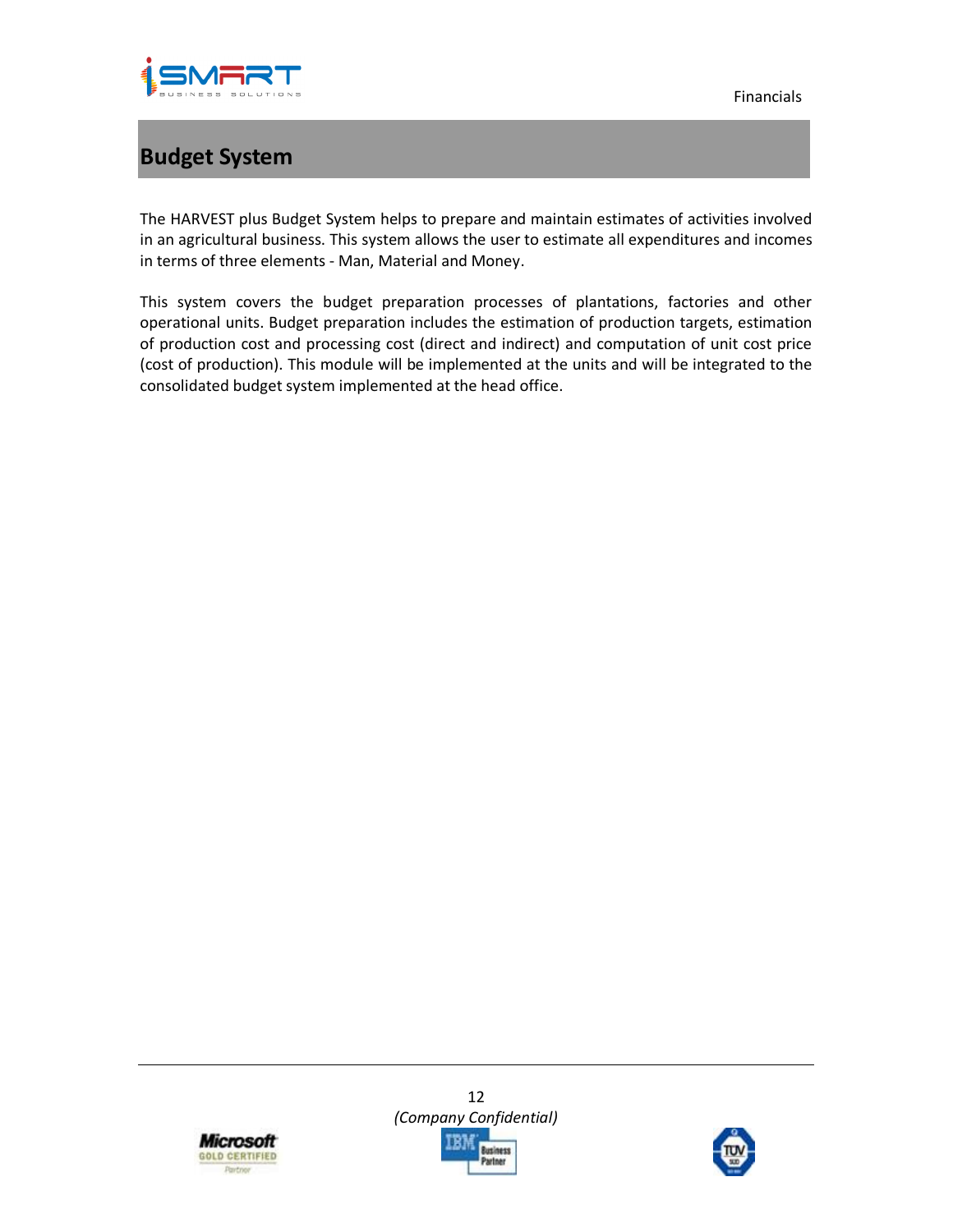

#### **Main Features of Budget System**

The main features of this system are listed below:

- 1. The Budget System covers budget preparation process for estates, factories etc.
- 2. **User-Defined Assumptions:** Budget calculations involve many assumptions like inflation rate, allowance. Some of them are standard values and are system defined. User can also define assumptions.

The system allows for importing the budget assumptions from HO to different locations.

- 3. **Budgeted Exchange Rates:** There is provision to budget the expenses based on foreign currencies. Budgeted exchange rates can be defined for different account groups.
- 4. **Budgeted Inputs:** This is used to do the entry for Budgeted values for different cost elements i.e. Labour cost, Material cost etc. There is provision to include the inflation rate, VAT% for Inventory items etc.
	- The system allows for importing the budget Inputs from HO to different locations.
- 5. **Budget Geographical Unit :** Here the user can enter the different properties such as Planting type, Area type, Area, Number of plants, Planting year etc for each Geographical unit for the Budgeted year.
- 6. **Crop Projection:** With the help of this system, the month wise and block wise crop projection can be done for various crops. Production targets in a plantation company are set either for the raw materials produced from the field or for the finished goods produced by processing the raw materials. There are options to prepare the production targets for either of these.
	- It is possible to capture the projected value for the whole year and also for the months in the budgeted period.
	- It is possible to generate projections for the lowest geographical regions in the estate such as fields or blocks.
	- Projection of raw materials and finished goods can be done either for the actual quantity or in terms of quantity per hectare ratio.
	- Depending on the nature of crop, there can be various scientific methods used for arriving estimated production.
- 7. **Employee salary** can be budgeted through this system including details like Grade-Level Pay, overtime, incentive etc.





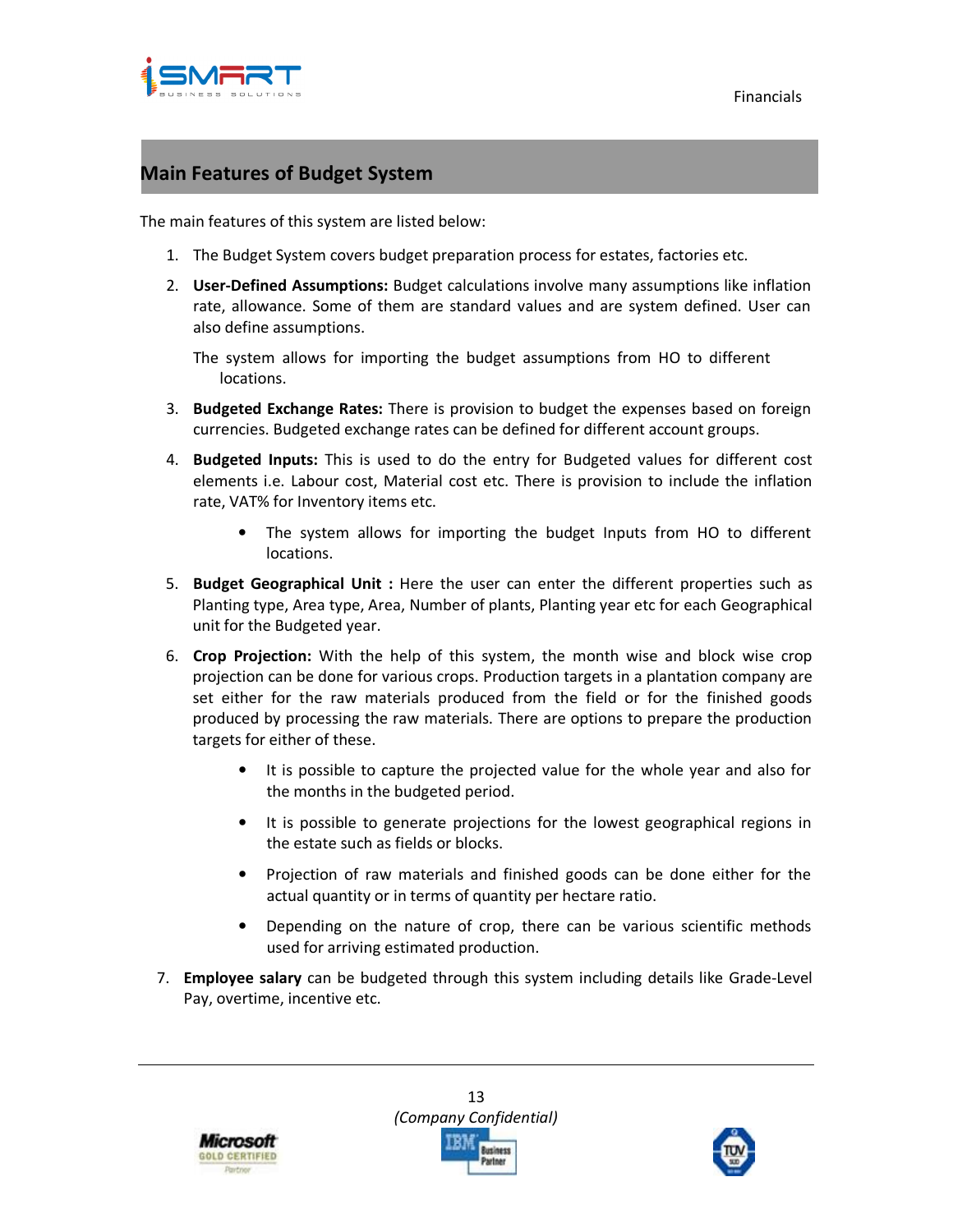

- 8. **Estimation of Expenses:** You can do the estate wise, Age-group wise, division wise and block wise estimation of costs and expenses through processing expenses. An account head in the chart of account can have one or more working templates to compute the budget. Also, the budget for an account head can be a summary of budgets for more than one analysis codes.
	- Worksheet templates can be defined in a single location and can be transferred to different locations.
	- The system allows for importing the worksheets created by the head office, as well as defining additional worksheets at the units.
- 9. **Distribution of Expenses:** The distribution of different expenses such as Transport Cost, Salary expenses, General Charges expenses, General Cost can be distributed to different activities and accounts. The distributed amounts can be nullified by setting the Clearing activity and account for each distribution
- 10. You can **Revise** an already prepared budget 'n' number of times, after finalizing the already prepared one. The comparison can be done by generating the Summary report for each version of Budget Revision.
- 11. You can generate **Activity wise Report** to view the expense incurred in each activity.
- 12. The **Budget Summary Report** is included with this system to analyze the total expenses budgeted for the financial period.
- 13. **Worksheet Reports** can be generated with graphs (Bar Chart, Doughnut Chart, Area Chart etc).
- 14. **Resource Requirement Report** can be generated which shows the requirement of man days or estimated quantity of various materials for the budget period.
- 15. **Budget Expenditure report** can be generated which shows the Cost of Production, i.e.:- Revenue Expenditure, Capital Expenditure, Third party Expenses, Factory Cost and Seedling Cost for the budget period.
- 16. **Work Plan report** can be generated which shows the Mandays and Expenses for different Cost elements for different activities used for Upkeep Programs.





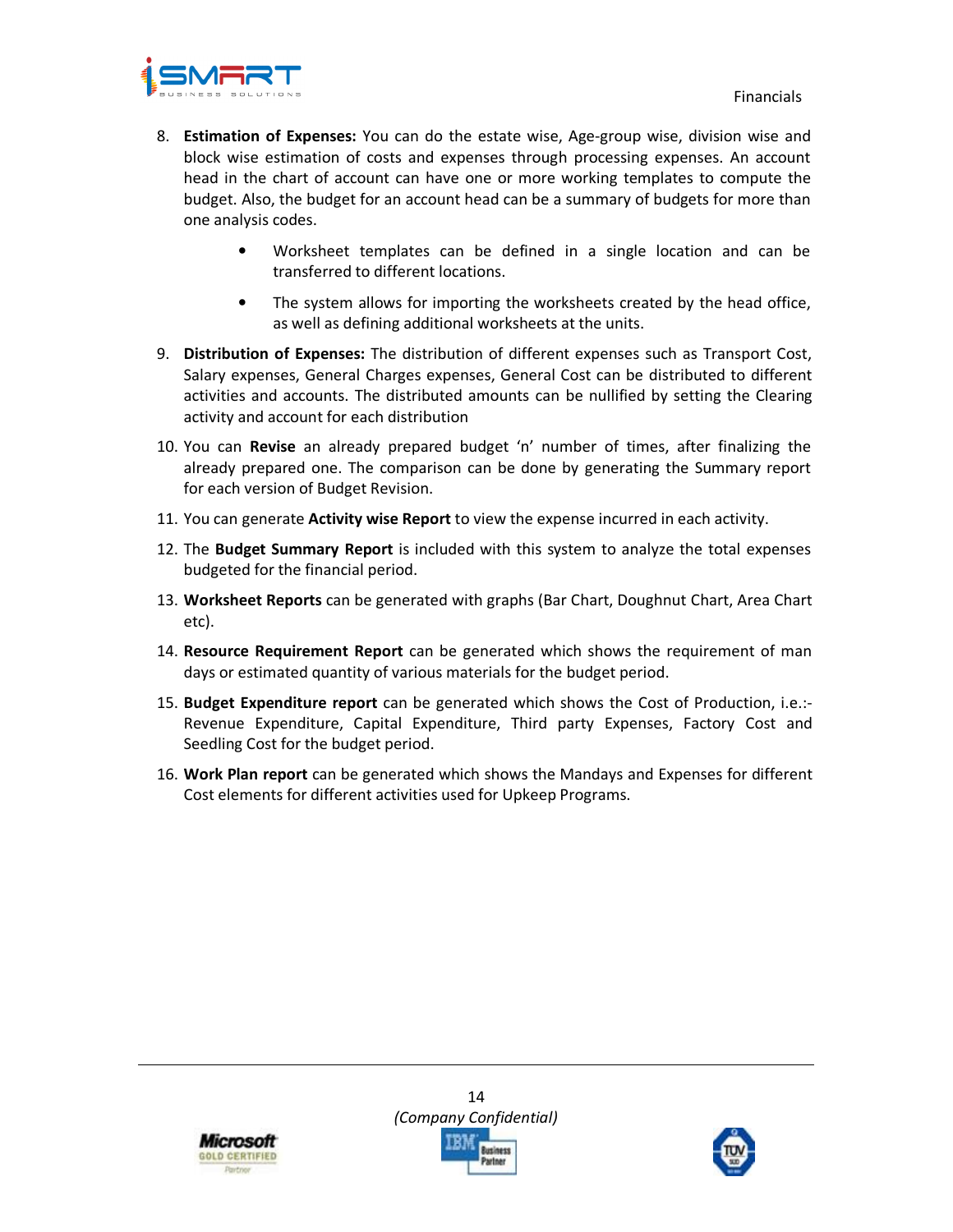

### **Consolidated Budget System**

The Consolidated Budget System of HARVEST plus helps to prepare and maintain estimates of activities involved in an agricultural business. HARVEST *it* considers the cultivation activities to be happening in small geographical areas called blocks. The estimate to be prepared is a detailed block wise or estate wise budget. The system classifies operating expenditures into variable and fixed expenditures based on their nature and frequency of recurrence.

This system allows you to prepare a number of draft budgets at the head office level. You can define the budgeted material prices, plantation structure, fertilizer applications at the blocks, work sheet templates, sales budget etc using this system. This system module provides features of exporting the consolidated budget data from head office to unit budgets. Units prepare the budget as per the guidelines given by the head office. On completion of budget preparations by the units, the unit budget data is imported to consolidated budget module in head office. The imported unit's budgets can get verified and would be finalized after making recommended corrections. The approved unit's budgets can be exported back to the unit level with edit locks to prevent further modifications. This system provides provision to finalize the consolidated budget after analyzing in detail. You can also revive budgets for the future months.





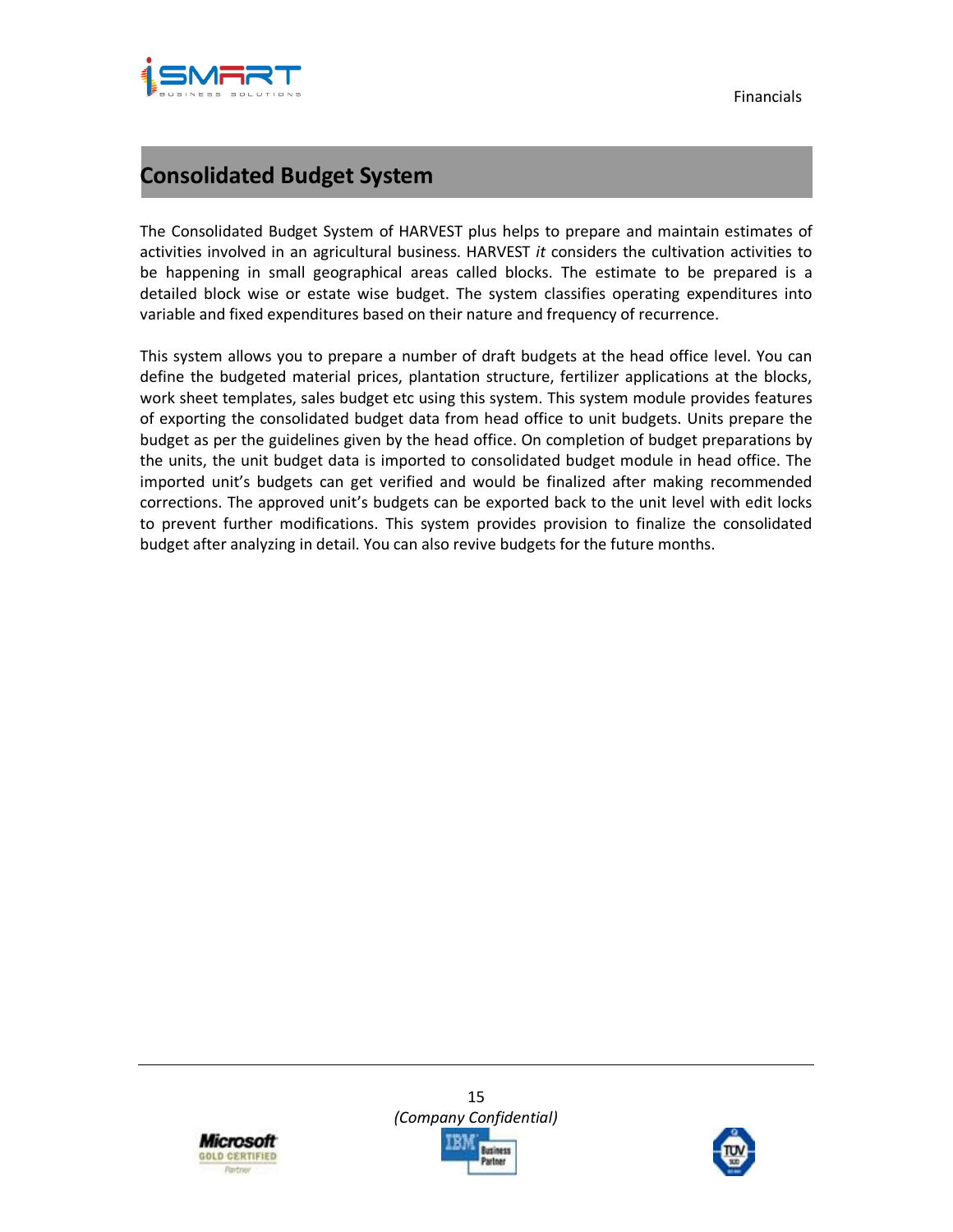

### **Features of Consolidated Budget System**

The main features of this system are listed below:

- 1. This system helps the management to review budget details of various estates in a single report.
- 2. The Consolidated Budget System brings together all the unit budgets and produces one single budget, which can be called the company budget, for the specified financial period.
- 3. This system will be implemented at the Head Office and will be integrated to the unit budget systems through online or offline data transfer methods.
- 4. In the absence of an online distributed environment, the system will have the ability to import data through offline methods and still work as an integrated system.
- 5. This system also integrates with the Head Office modules providing data for generating comparison reports for the management.
- 6. This system will have a built-in feature of defining the worksheet templates. The worksheet definition feature can be used to define your own templates containing the necessary parameters and formulae for preparing the budget.
- 7. The system will allow the user to define budgeted exchange rates for various currencies for different budget periods as well as account groups.
- 8. This system provides options to define new geographical structure for a new budget period, without affecting the existing structure, which is being used for current financial year transactions.
- 9. You can define the budgeted material prices, user defined assumptions and average cost per manday for the budget period.
- 10. You can prepare budget for fertilizer applications for each block in every estate.
- 11. This system will have facilities to lock the budget to prevent the changes once the budgets are approved and finalized.
- 12. This system will also have the flexibility for revising the finalized budgets at any time by authorized users.
- 13. Finalized unit budgets can be extracted separately for each unit and exported to the unit budget systems.
- 14. You can generate *Man-day and Material Report* which gives the management a clear idea about the resource requirement for the budgeted year.
- 15. This system provides you with *Budget Expenditure Report* to analyze the cost incurred for





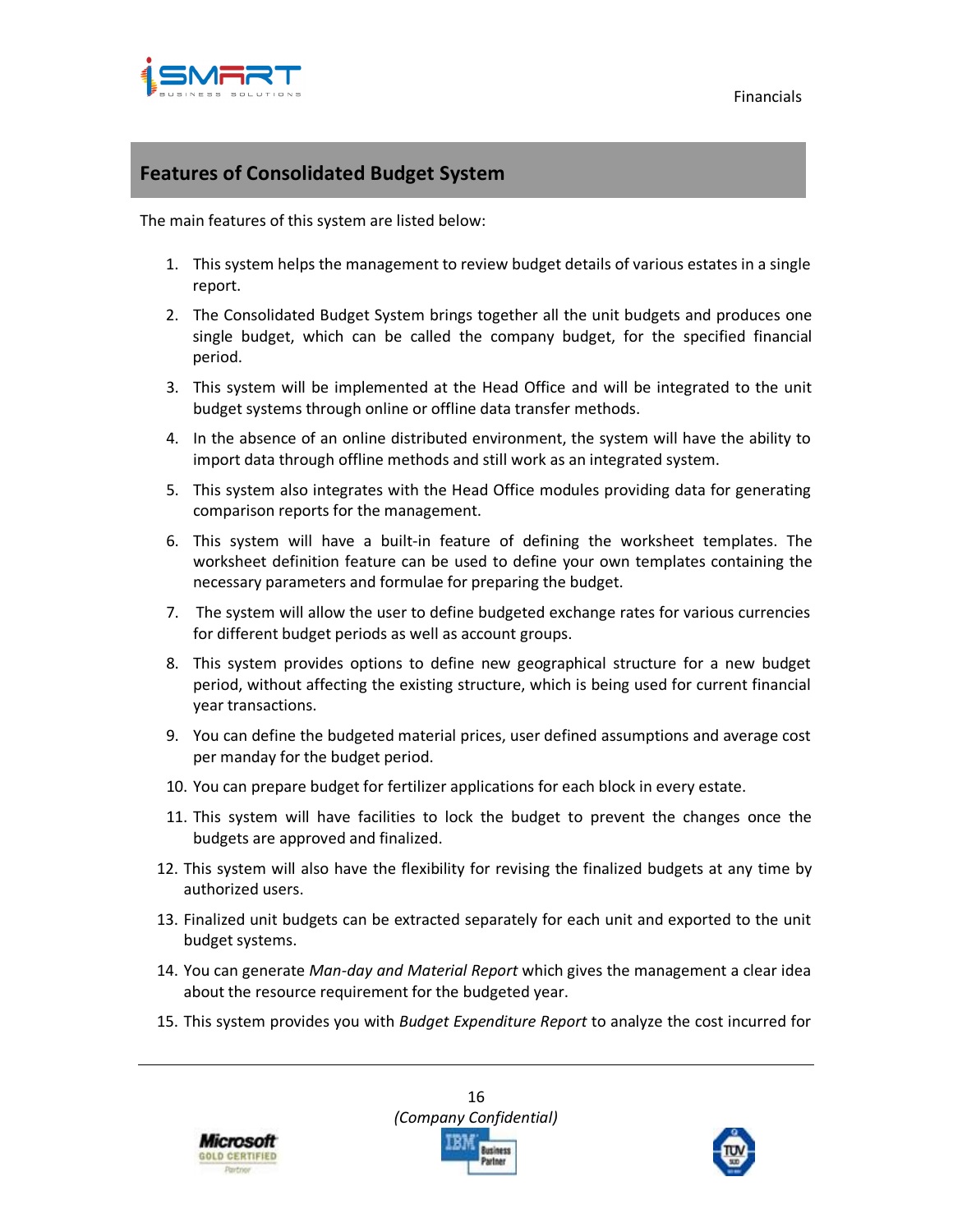

each unit of the crop products.

- 16. The *Heavy Equipment Usage Report* is included to show the expense and running units of various assets in different estates.
- 17. The *Production Report* help you to get the budgeted figures of crop processed and various products produced in different estates of the company.
- 18. The *Expense Report* is used to view the details of expense budgeted in various allocations and the control measures required.
- 19. This system provides you the report to analyze the factory cost (own crop & third party separately) budgeted.



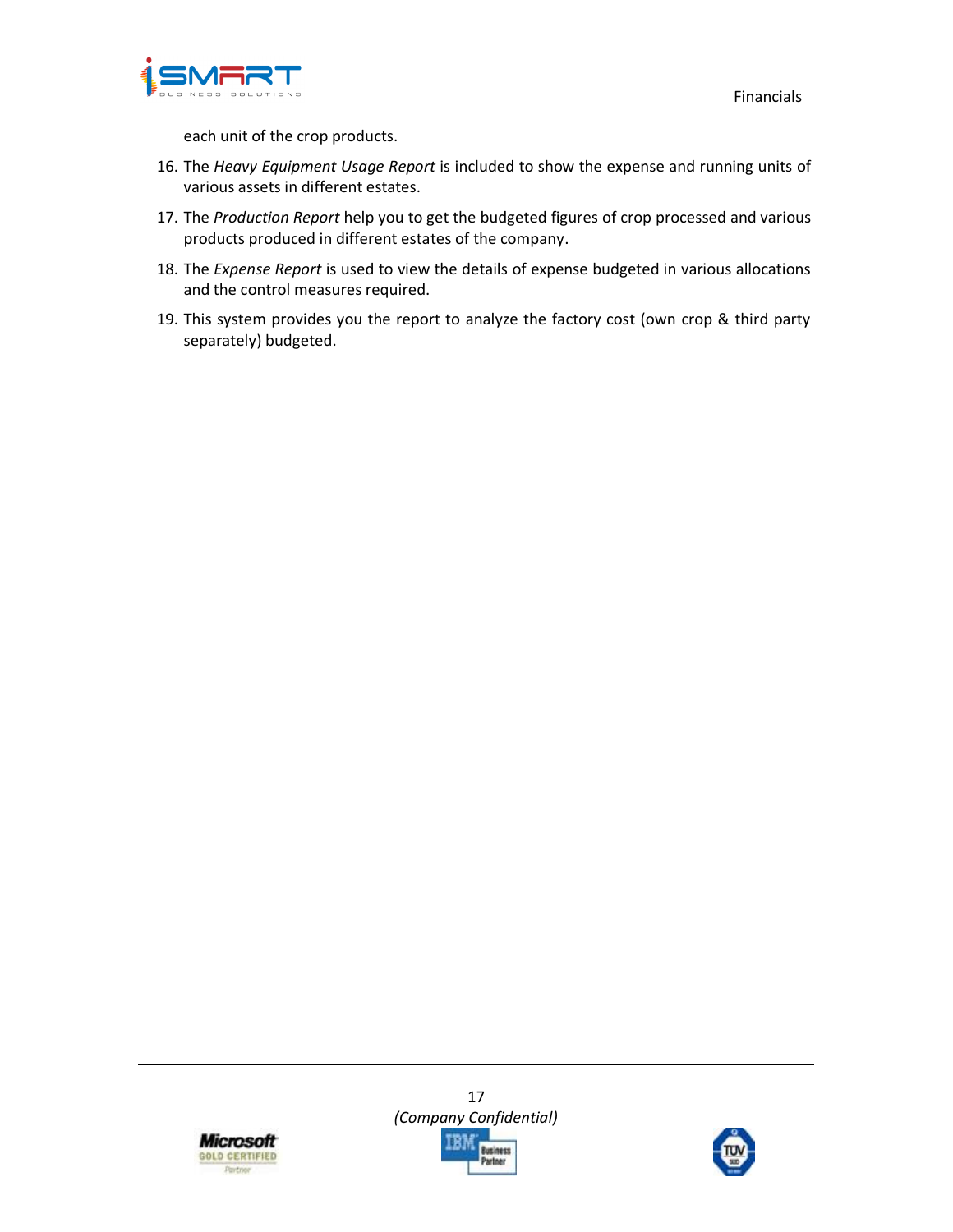

### **Fixed Asset System**

The HARVEST plus Fixed Asset System is used to record and maintain the details of assets in the organization. This system allows you to maintain the details of the depreciation based on the norms. Thus the system helps you to keep track of the exact value of asset belonging to an organization.

The asset maintenance, adjustment, transfer and disposal details are recorded through various options of this system. The work in progress details of assets can be recorded. After completion of work, the work in progress items will get added to asset register. The selling or written off details of assets can be recorded. The system will calculate the depreciation values of assets and will determine the asset book value. The land use rights of estate areas and the insurance details of assets can be entered. Revaluation of assets can be done as per company policies. Various journals related to various transactions will be posted to the HARVEST plus General Ledger System. Based on the various transaction entries periodical reports can also be generated through this system.





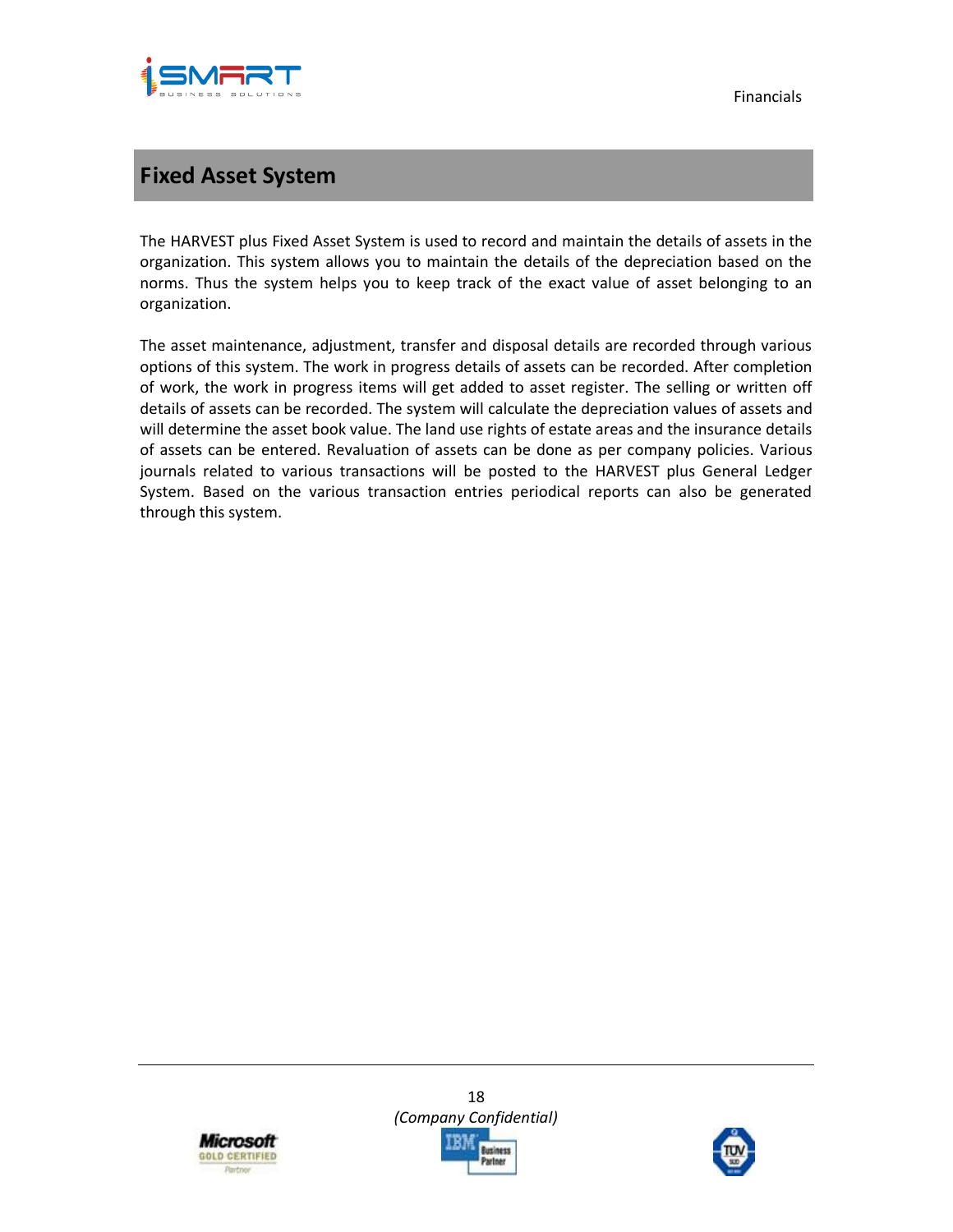

#### **Main Features of Fixed Asset System**

All capital items and projects are monitored and maintained by this system. This system tracks work in progress of assets until completion and capitalization

The main features of this system are listed below:

- 1. You can define a hierarchy of assets by categorizing them. You can also make depreciation settings for the asset categories.
- 2. The assets in the organization can be defined with their category, location, measurement unit, purchase details and depreciation details.
- 3. Acquisition of asset can be done after defining them. The acquired assets will get added to the asset register.
- 4. There is provision for transferring assets between locations. Transfer of items from one asset to another is also possible. The fixed asset register will get updated with the transfer details.
- 5. The disposal of assets can be done depending on the company policy. You can also enter the details of written off or sold assets.
	- The disposed / sold assets will be removed from the asset register where as the written off assets will continue to be in asset register with or without value.
- 6. The revaluation of assets can be done through this system, as per circumstances and government regulations.
- 7. The work in progress details of assets, that have not yet been commissioned, can be recorded through this system.
- 8. You can record the details of annual maintenance of assets, insurance details, land use rights of estate areas, through this system.
- 9. You can maintain the work in progress (WIP) to asset register on submission of work completion report.
- 10. You can make calculations for depreciation of assets, asset sub category and asset category based on the method of depreciation applicable.
- 11. It is possible to conduct physical verification of assets at locations once in a year before closing the year's accounts.
- 12. With the help of this system, you can determine the asset book value by reducing the accumulated depreciation from the asset cost.



19 *(Company Confidential)*  usiness